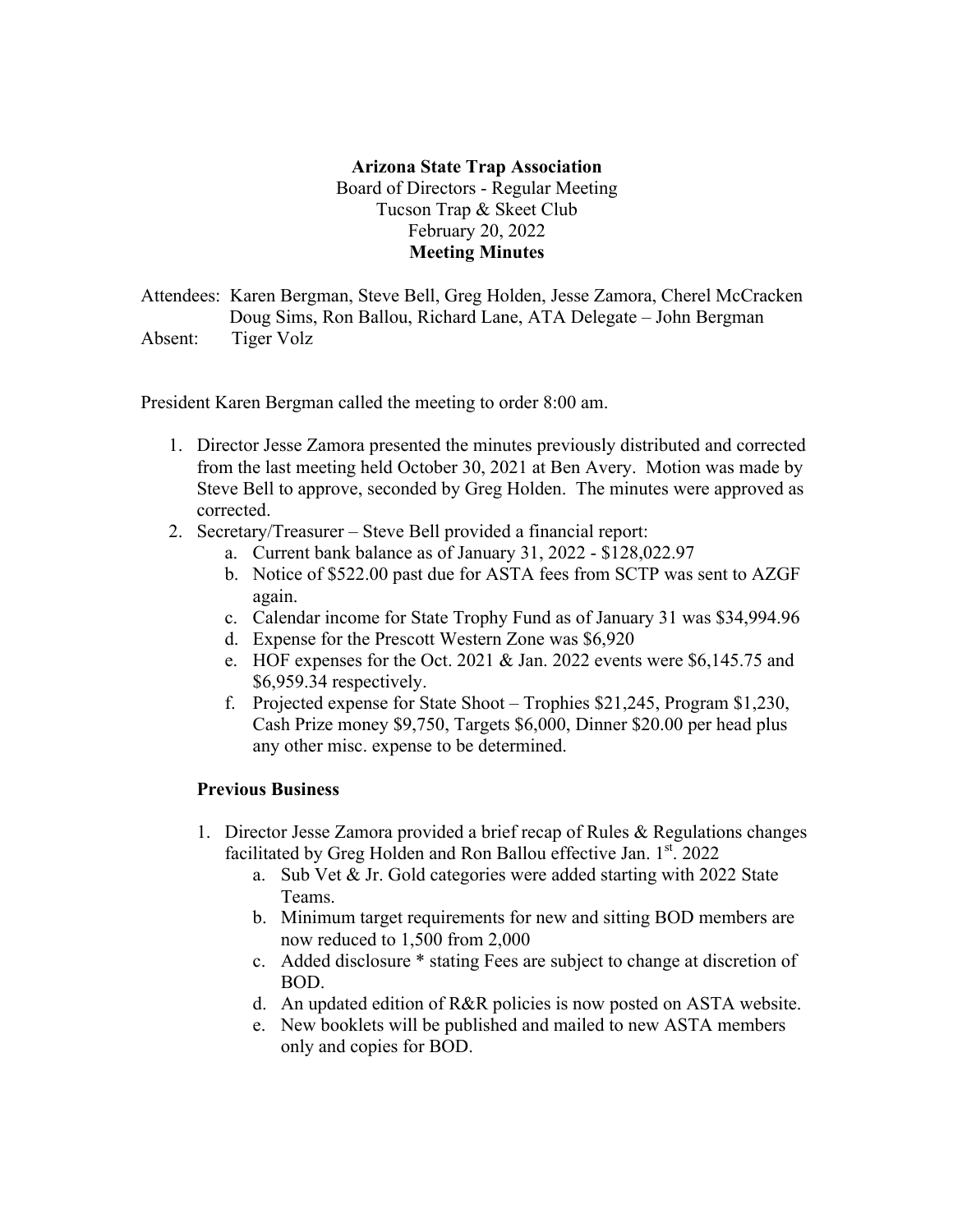2. The BOD formally ratified Cherel McCracken as Central Zone Director to replace Mark Williams who resigned as of October 30, 2021

## **New Business**

- 1. President Karen Bergman led the discussion on preparation for the upcoming 2022 State Shoot:
	- **a.** ASTA/2 Lazy 2 contract final edits almost done.
	- b. Ben Avery preparation update Cherel informed the Board she has a meeting with Ben Avery on Friday Feb. 25 to review their preparation for our event. Several merchandise vendors have been arranged and a food truck for lunch will be available throughout the week. Saturday night's dinner will be in the Pavilion and Cherel will inquire to see if Ben Avery lifted their capacity restrictions beyond 75 guests due to Covid guidelines previously in place.
	- c. The State Program was updated by Vicki Crane and mailed to all members on January 14<sup>th</sup>. The Board expressed their sincere appreciation for the hard work and oversight Vicki devoted to completing this project.
	- d. State Team shirts Karen picked up the shirts from our vendor.
	- e. BOD hats & visors Richard will follow-up with the vendor for corrections and delivery.
	- f. State Team plaques Tiger placed the order for plaques and Jesse will pick them up. They are scheduled to be ready by Feb.  $28<sup>th</sup>$ .
	- g. State res/non-res event trophies Steve stated the order has been placed and is 85% complete.
	- h. Rookie of the Year buckle– John ordered and paid for the buckle.
- 2. ATA Delegate John Bergman informed the Board there were no new updates to report from the ATA at this time.
- 3. Prescott Western Zone update John did inform our Board he discussed the concerns and issues we had during the event last year with the Prescott BOD. He explained to them what changes would be required in order to have the 2022 event there to make it a success. After further discussion the Prescott BOD voted 6-3 not to hold the 2022 Western Zone at their club. As a result, our Board discussed alternative sites and decided to inquire if the Kingman Club would be interested to hold this event. Steve Bell and Greg Holden will contact the club.
- 4. New Hall of Fame proposals Feedback was obtained from the shooters who participated in the 2022 event. Two suggestions were most prominent:
	- a. Re-zone Pinal County from Central to Southern Zone to more evenly balance representation for each Zone for the HAA competition.